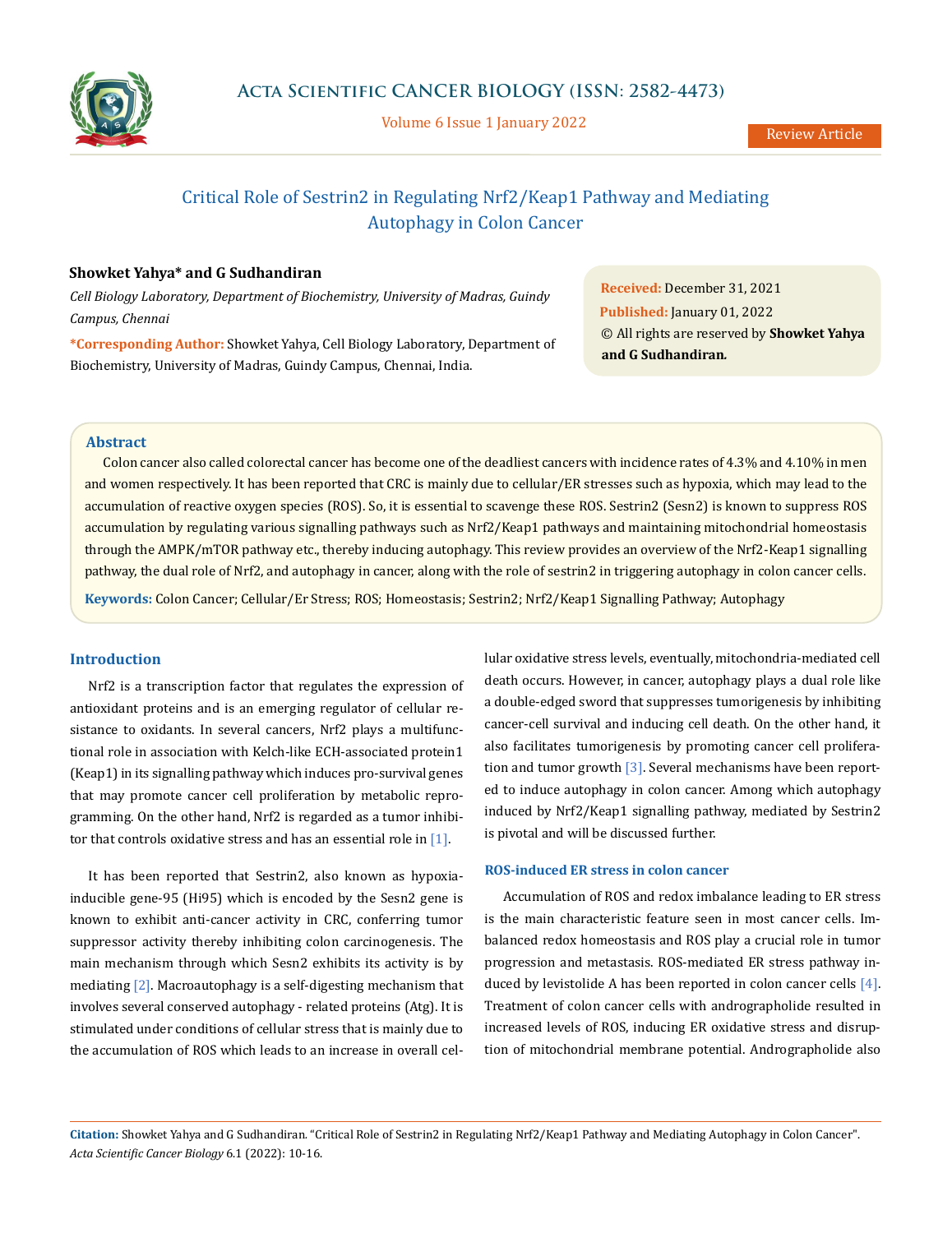increased the levels of expression of antioxidant genes and ROS accumulation downregulates cell cycle and cell survival pathways, thereby inducing cell death [5]. Docosahexaenoic acid (DHA) treatment induced ER stress on SW480 and SW620 CRC cell lines, thence resulting in growth arrest and protein degradation [6]. HT29 cells treated with resveratrol induced significant ER stress markers and dose-dependent apoptotic cell death suggesting induction of ER stress was reported [7]. CT26 xenograft mouse model showing significant cell death when treated with curcumin derivative-WZ35 by a ROS-ER stress-mediated mechanism has been reported [8] Mitochondrial-associated cell death (mitophagy) was reported in human colon cancer cells (HCT116) through ER-stress-induced autophagy when treated with bis-Dehydroxy curcumin [9] Increased intracellular ROS levels and sestrin2 expression were reported in Quercetin-treated HCT116 human CRC cell lines [10].

### **Duality role of Nrf2 in cancer**

Nrf2 is mainly involved in defending cells against metabolic, xenobiotics, and oxidative stress and is important for maintaining tissue integrity. It is a critical determinant in oncogenesis and is found in many types of cancer including colon cancer. Nrf2 is regarded as a tumor inhibitor; however, deregulated Nrf2 activity promotes carcinogenesis. Evidence shows that Nrf2 acts itself as a proto-oncogene or it supports the transforming potential of other oncogenes. Under normal conditions, Nrf2-dependent cytoprotective effects prevent cellular damage and dysfunction. Nrf2 deregulation confers growth advantages to cancer cells, which includes proliferation, anti-apoptosis, and resistance to drugs as well as radiotherapy.

Prolonged activation of Nrf2 favours progression in several types of cancer including colorectal cancer. Increased levels of Nrf2 in cancer cells promote proliferation by maintaining redox balance and generating antioxidant activity in cancer cells. Several studies showed that enhanced glutathione synthesis and elevated levels of glutamine for its synthesis support cancer cell proliferation. Increased activity of Nrf2 in cancer is due to several mechanisms that have been reported, among which deranged interaction between Nrf2 and keap1, modifications of keap1, and epigenetic silencing of keap1 were mainly seen [11].

#### **Nrf2 as a tumor suppressor**

Anti-tumorigenic effects of Nrf2 have been confirmed with the *in vivo* studies that showed Nrf2 gene ablated mice were more vulnerable to colonic inflammation and colon cancer formation when treated with colitis-inducing chaotropic agents such as dextran sulfate sodium and azoxymethane [1] In some cases of colon cancer, expression of Nrf2 reduces cell proliferation and increases apoptosis of cancer cells were also reported. Another study found that Nrf2 expression promoted indirectly by repressing or silencing keap1 reduced the risk of CRC [12]. Knockdown of Nrf2 induces growth inhibition, promotes apoptosis, and inhibition of migration was reported in SW480 cell lines of CRC [13].

#### **Nrf2 as a tumor promoter**

Even though Nrf2 has invaluable vital role in cytoprotection its activation for a prolonged period makes it a pro-tumorigenic factor. Nrf2 spiking ranges from a frequency around 81-95% in colorectal cancer. Several studies showed that about 20% of CRCs are due to disruption of keap1 expression, showing decreased levels of keap1 and enhanced Nrf2 activation, which makes it pro-tumorigenic [2]. In colon cancer cells, overexpression of Nrf2 is related to tumor progression and poor prognosis. Nrf2 increases CRC risk by promoting angiogenesis and uncontrolled proliferation [14]. Overexpression of Nrf2 induced by chemical agents such as T-BHQ resulted in increased O2 consumption leading to higher VEGF and HIF-α signalling, eventually increased angiogenesis and tumor growth were reported in colon cancer [15].

### **Nrf2/Keap1 signalling pathway in colon cancer**

Keap1 is a negative regulator of Nrf2 which is bound to Nrf2 under normal conditions. Nrf2 translocate to the nucleus in response to oxidative stress, attaches to the antioxidant response element (ARE), activates downstream genes, and performs physiological functions. As a result, Sesn2's antioxidant action is mediated via p62-dependent keap1 autophagy activating Nrf2. Thus Keap1 serves as an oxidative stress sensor [2]. Upregulation of Nrf2 gene expression shows elevated levels of Nrf2 protein in response to ARE-inducers. A study proved that nitric oxide treatment activates Nrf2/Keap1 signalling pathway in HCT116 (human colon cancer cell lines) cell lines by triggering Nrf2 dissociation from [16]. Evidence proved that Nrf2 regulates more than 200 genes that are involved in cellular processes and cytoprotection including genes that encode for autophagy such as ATG5, ATG7, and LC3B. The pathway plays a chief role in the metabolic reprogramming of cancer cells that induces cancer cell proliferation and progression. Activation of PI3K/AKT signalling pathway increases nuclear translocation of

**Citation:** Showket Yahya and G Sudhandiran*.* "Critical Role of Sestrin2 in Regulating Nrf2/Keap1 Pathway and Mediating Autophagy in Colon Cancer". *Acta Scientific Cancer Biology* 6.1 (2022): 10-16.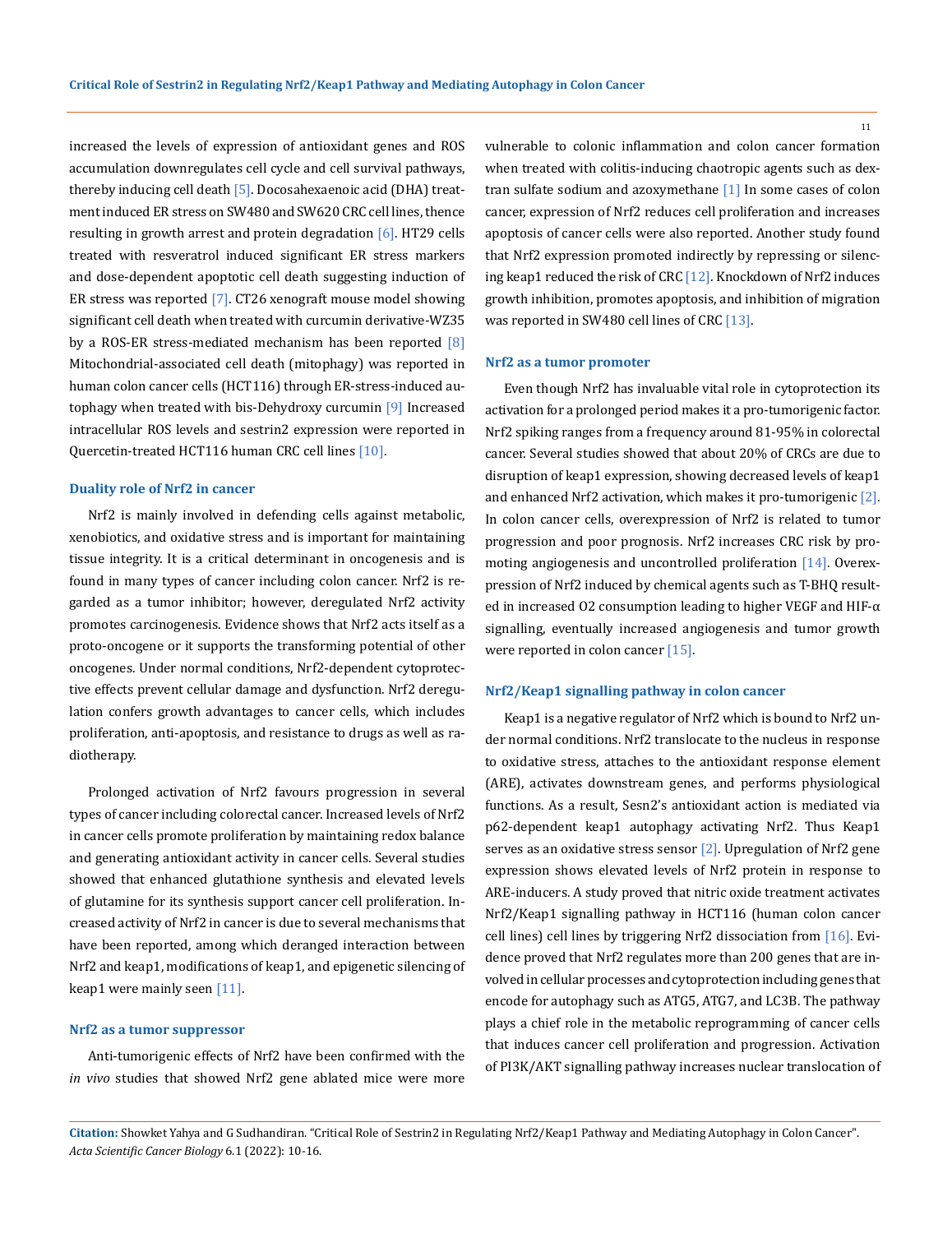Nrf2, independent of keap1, allowing Nrf2 to promote metabolic reprogramming and increase cell proliferation  $[17]$ . Nrf2 is rapidly degraded by proteasomes when keap1 forms ubiquitin E3 ligase complex with CUL3 and Nrf2. Thus, under the absence of cellular stresses, Nrf2 is constantly degraded by keap1. But, when keap1's cysteine residues were modified or deformed under conditions of cellular stress, the activity of ligase is diminished, thereby activation of Nrf2 occurs. Activation of the Nrf2/keap1 signalling pathway provides antioxidant effects in normal cells but induces apoptosis in cancer cells [18]. Prolonged activation of Nrf2 in tumor progression is maybe due to genetic alterations that affect Nrf2/Keap1 pathway or from long-term exposure of epithelial cells to constant oxidative stress. Studies show that precursor lesions of tumors exhibit high Nrf2 activities with considerable prevalence where Nrf2 exerts pro- and anti-tumorigenic activities. Under these conditions, Nrf2 is directed to act as an oncogene  $[1]$ . Nrf2/HO-1 axis has been shown to play a vital role in colon cancer survival and aggressiveness. Hemo-oxygenase-1 (HO-1) is an ARE-regulated phase II detoxifying enzyme regulated by Nrf2. A study demonstrated that activation of ER marker-CHOP (C/EBP-homologous protein) promotes autophagy in colon cancer cells (HCT116). Ethanol (EtOH) treatment stimulated a pro-survival effect by inducing autophagic flux in HCT116 cells. Upon treatment with ethanol, nuclear translocation of both Nrf2 and HO-1 and activation of Nrf2-dependent anti-oxidant pathway with enhanced levels of Nrf2 were reported in their western blot analysis. Furthermore, both Nrf2 and HO-1 activation has been shown to increase tumor growth by increasing pro-invasive and angiogenic factors such as VEGF and MMPs [14].

#### **Role of SESN2 in colon cancer**

Studies suggest that Sesn2 is an important regulator of mTOR activity that inhibits colon carcinogenesis. *In vitro* analysis proved that 5-fluorouracil (5-FU) induces Sesn2 expression and inhibits invasive behaviour of colon cancer cells through upregulation of Sesn2 in colon cancer cell lines (HCT116 and HT29). 5-FU induces expression of Sesn2 in a p53 dependent manner. Sesn2, in turn, suppresses ROS accumulation and negatively regulates the mTOR signalling pathway. Knockdown of Sesn2 reversed 5-FU mediated decrease in cell migration [19]. Docosahexaenoic acid (DHA) promoted oxaliplatin-induced cell viability reduction and autophagy induction via ER stress induction and Sesn2 activation. Sesn2 plays a vital role in autophagy and in colon carcinogenesis and knockdown of which partially decreased oxaliplatin- and DHA-induced

autophagy. This study proved that oxaliplatin and DHA in combination induced autophagy in CRC cells (HCT116), mediated by overproduction of ER stress which leads to increased sestrin2 activity [20]. Evidence suggests that Sesn2 confer tumor suppressor activity since they suppress TORC1 activation. Decreased expression of Sesn2 leads to an unfavourable prognosis in CRC. Sesn2 inhibits colon carcinogenesis by negative regulation of the mTOR signalling pathway has been reported [21].

#### **Sesn2 and P53 in human perspective**

Human Sesn2 expression is elevated in colitis but it is lost upon downregulation of p53 during colon carcinogenesis. An analysis showed that in ulcerative colitis, levels of sestrin2 were elevated, whereas, in colon cancer, a very low level of sestrin2 was seen. *In vivo* mice studies showed that colon cancer associated with inflammation grew faster in mice that lacked the gene for sestrin. Sesn2 is crucial for the appropriate regulation of mTORC1 and ER stress pathways during colon mucosae damage and thereby it functions as an antagonist of colitis and colon cancer development. Murine model studies showed that Sesn2 loss selectively leads to mTORC1 hyper activation and promotes colitis-induced colon cancer growth [22] *In vitro* and *In vivo* analysis reported that overexpression of Sesn2 decreases ROS production and suppresses cell proliferation through the AMPK/mTORC1 pathway. Elevated of Sesn2 was found to inhibit CRC [23].

Upregulation of Sesn2 inhibits proliferation and triggers apoptosis in CRC cell lines (SW620) by deterring mTORC1 and activating AMPK. The Significant role of Sesn2 in growth inhibition of CRC induced by quercetin and 5-FU suppressed proliferation and induced apoptosis in CRC cell lines HT29/HCT116 by targeting the Sesn2/AMPK/mTOR pathway has also been reported [24]. *In vitro* and *In vivo* studies attested that Heme (Fe) induced stress by Hemin on colon cancer cell lines (HCT116, RKO, MC38) triggered the expression of Sesn2 by activating ROS and Nrf2, thereby contributing more resistance to hemin-induced apoptosis in colon cancer cells and promoted tumor growth in MC38 cell line. Though Sesn2 is known to suppress tumorigenesis, it may also promote tumor growth under an iron-rich environment [25]. Immunofluorescence and western blot analysis proved that expression of Sesn2 was significantly lower in SW480, SW620, LoVo and HT29 human CRC cell lines when compared to a control human FHC (Fetal human cells-normal Fetal colonic mucosa). Clinical studies compel that in

**Citation:** Showket Yahya and G Sudhandiran*.* "Critical Role of Sestrin2 in Regulating Nrf2/Keap1 Pathway and Mediating Autophagy in Colon Cancer". *Acta Scientific Cancer Biology* 6.1 (2022): 10-16.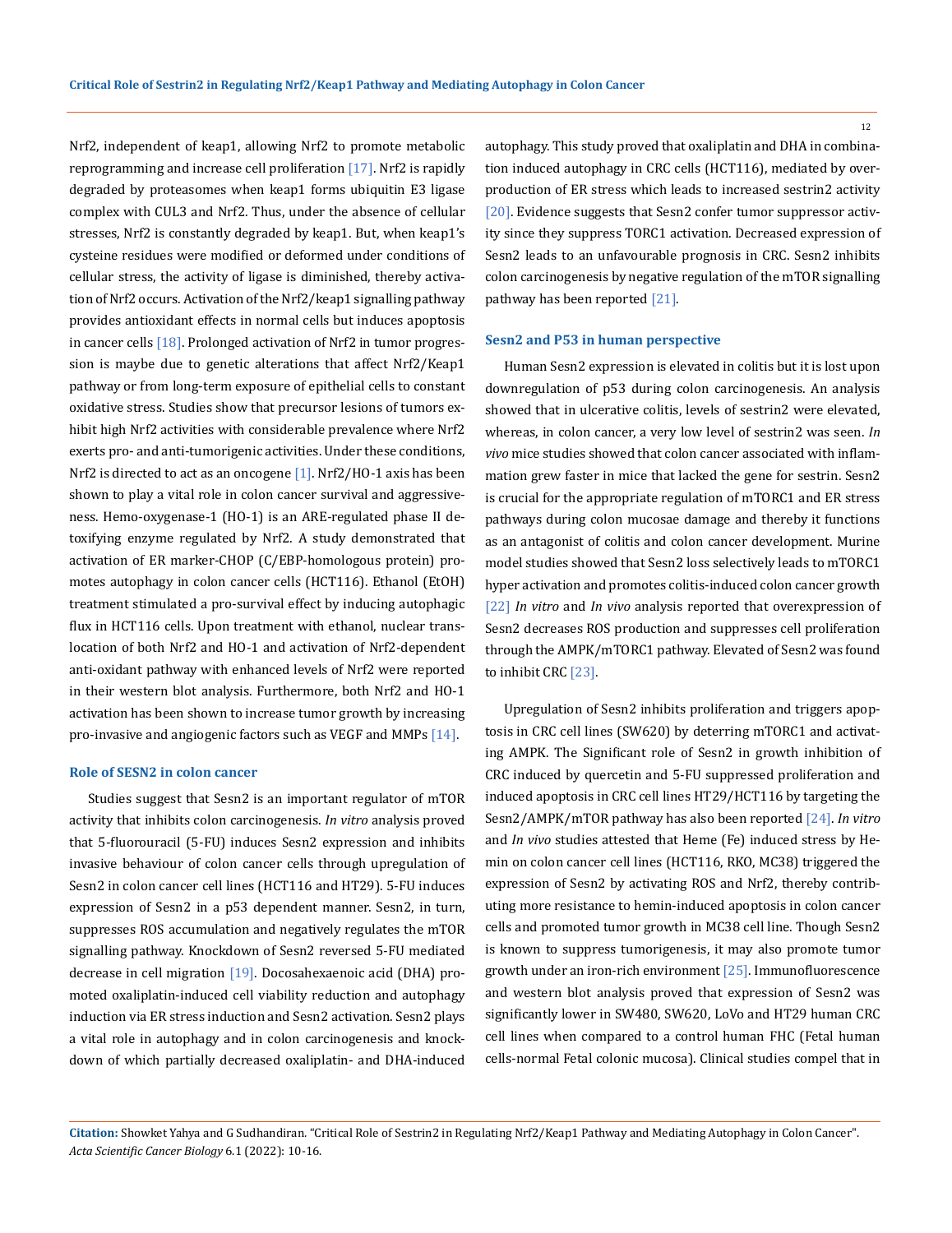almost all cancers Sesn2 expression is decreased and downregulated. Thence, lower levels of Sesn2 may augment oxidative stress, thereby provoking tumor metastasis [26].

# **Evidence suggesting autophagy mediated by Nrf2/Sesn2 in colon cancer**

Macroautophagy or autophagy is a self-degradation process that is stimulated under conditions of cellular stress. Autophagy exhibits duality in cancer. It subdues tumorigenesis by deterring cancer cell survival and inducing cell death. Contrastingly it facilitates tumorigenesis by promoting cancer cell proliferation and tumor growth. It plays cytoprotective roles in maintaining cellular homeostasis and for the maintenance of genomic stability.

Accumulation of ROS elevates overall cellular oxidative stress levels, eventually, mitochondria-mediated cell death occurs. Despaired counter tumor response is closely associated with the accumulation of defective mitochondria, suggesting mitophagy impairment. Mitophagy promotes plasticity in cancer stem cells through metabolic reprogramming for better adaptation to the tumor microenvironment. Dysregulated mitophagy results in the accumulation of damaged mitochondria, which plays a role in carcinogenesis and tumor progression  $[27]$ . Dysregulated mitophagy also promotes stemness, as parkin-dependent mitophagy increases the expression of stem cell marker CD44 in cancer cells undergoing EMT. Levels of protein/mRNA expressions involved in mitochondrial dynamics, canonical and non-canonical mitophagy pathways in CRC patient samples were analysed. It has been found that Opa1, pDRP1, BNIP3 were upregulated and DRP1, CL, PINK1 were downregulated [28]. Diminution of UVRAG and decline of Bif-1 compromised autophagosome formation thereby dysfunctional autophagy, resulting in increased cancer cell proliferation in the colon, gastric, breast, and prostate cancer [3].

Autophagy in cancer is mainly mediated by Sestrin2 which protects the cells from cellular stress conditions such as oxidative stress, hypoxia, and glucose deprivation. Sesn2 mainly mediates autophagy through various signalling pathways such as Nrf2/ Keap1, AMPK/mTORC1, etc. [29]. Disabled/dysregulated autophagy may promote tumor progression which constitutes a general hallmark of developing cancer. Dual roles of autophagy have been reported by p53, an on cosuppressor protein. Overexpression of p53 plays an important role in the regulation of autophagy. It activating mTOR. Depletion, deletion, or inhibition of p53 trig-

gers autophagy in normal as well as in cancer cells [30]. The role of autophagy in cancer cells confers stress tolerance and serves to maintain tumor cell survival. Increased levels of autophagy were reported in human pancreatic cancer cell lines [31]. *In vitro* analysis of the combination of rapamycin and S-allyl-mercaptocysteine (SAMC) on HCT116 CRC cell lines showed increased levels of the expression of autophagy-related protein, LC3-II, thereby regulating autophagy. Western blot analysis and q-PCR results suggested that co-treatment of rapamycin and SAMC on HCT116 showed elevated levels of Nrf2 expression, thus activating an antioxidant system by regulating p62 [32]. Another study showed that treatment of tributyltin (IV) ferulate (TBT-F) on HCT116 cell lines, induced ER stress by ROS production, thereby evoking Nrf2 mediated antioxidant response. TBT-F treatment also increased the levels of LC3-II and p62 autophagic markers [33]. Glutaminase 1 (GLS1) is a key enzyme in glutamine metabolism that is known to show elevated levels in tumor and rapidly proliferating cells. Evidence shows that overexpression of GLS1 was observed in human malignancies and may embark tumor progression through activation of PI3K/AKT, MEK1/ERK1/2, or RhoGTPase signalling pathways. GLS1 is upregulated in CRC cell lines (HT29, HCT116, SW480, DLD-1, and NCM460). Thus blocking of GLS1 leads to inhibition of CRC cell proliferation and migration through a monitoring redox/Nrf2/ autophagy pathway [34]. Benzyl isothiocyanate (BITC) is known to inhibit cell proliferation in CRC cells. It has been reported that BITC induces autophagy in human cancer cells. This was proved *in vitro* when BITC treatment enhanced LAMP1, LC3B-II, and p62 (autophagic proteins) in a dose- and time-dependent manner, thereby showing upregulation of Nrf2 and Keap1 downregulation, thus inducing autophagy in CRC (HCT116) cell lines [35]. *In vivo* analysis of effects of melatonin on mouse models of colitis-associated colon carcinogenesis (CACC) showed increased expressions of Nrf2 and associated antioxidant enzymes. Thus, it decreased the CACC progression by downregulating autophagy, which was correlated with expression levels of autophagic markers Beclin-1, LC3B-II, and p62 [36]. Epigallocatechin-3-gallate (EGCG) treatment on CRC cell lines (HCT116) showed increased levels of expressions of Nrf2, inducing Nrf2 translocation to nucleus and autophagy. EGCG treatment combined with radiation on HCT116 cells expressed increased sensitivity to radiation, thereby inhibiting cell proliferation, and

stimulates autophagy through the transcriptional mechanism and inhibits autophagy when in the cytoplasm by inhibiting AMPK and

**Citation:** Showket Yahya and G Sudhandiran*.* "Critical Role of Sestrin2 in Regulating Nrf2/Keap1 Pathway and Mediating Autophagy in Colon Cancer". *Acta Scientific Cancer Biology* 6.1 (2022): 10-16.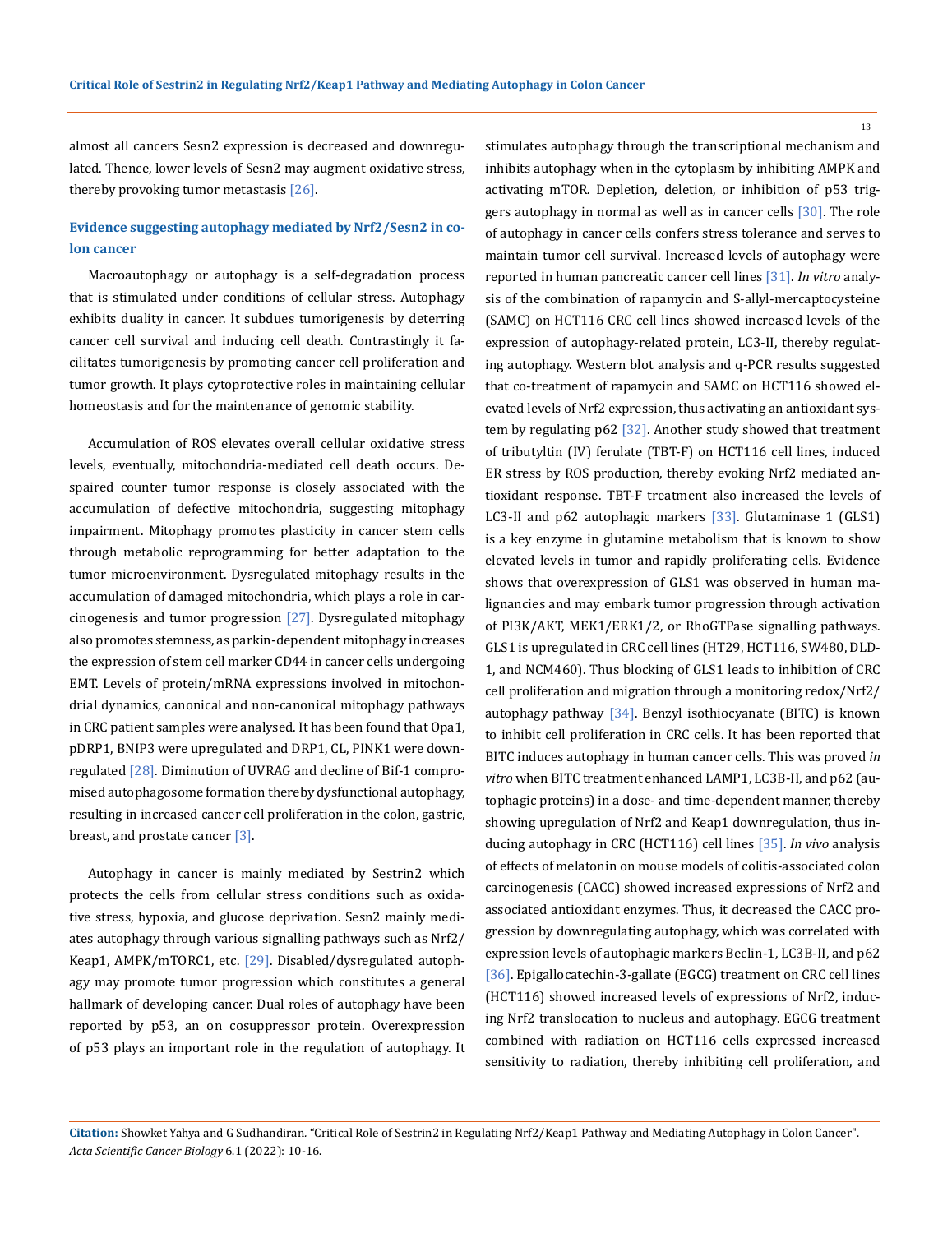a significant increase of mRNA expression levels of LC3 and caspase-9 was observed [37]. Another study reported that metformin treatment on HT29 CRC cells inhibited cell proliferation by increasing apoptosis/autophagy. The inhibitory effects of metformin were due to inhibition of transcriptional activation of Nrf2 by time- and dose-dependent manner [38]. Treatment of stress-induced SW620 and Caco-2 CRC cell lines with docosahexaenoic acid (DHA) inhibited cell proliferation in both cell lines. DHA also induced the nuclear translocation of Nrf2, thereby triggering an anti-oxidative response. This is due to changes in levels of expressions of genes involved in oxidative stress, protein folding, and autophagy [39]. *In vivo* studies on mice treated with azoxymethane/dextran sodium sulfate and tamoxifen showed loss of autophagic activity, exerting anti-colon cancer effects. Expressions of p53, unfolded protein response (UPR) and ER-stress related proteins upregulation were also reported  $[40]$ . Topotecan treatment on HCT116 and LS174T cell lines induced autophagy, mediated by p53 through the activation of Sestrin2 was reported [41].

#### **Conclusion and Future Course of Work**

This review provides insights into the potential roles of Nrf2/ Sestrin2 in mediating autophagy in cancer, which was observed and proved in various *in vivo* and *in vitro* analyses. Though, this mechanism is predominantly seen in most types of cancer, more studies are required to prove this type of autophagic mechanism in the case of metastatic colon cancer.

### **Acknowledgements**

This study is supported by RUSA 2.0, University of Madras.

#### **Conflict of Interest**

The authors declare no conflict of interest.

### **Bibliography**

- 1. Geismann C., *et al*[. "Cytoprotection "gone astray": Nrf2 and its](https://pubmed.ncbi.nlm.nih.gov/25210464/)  role in cancer". *[OncoTargets and Therapy](https://pubmed.ncbi.nlm.nih.gov/25210464/)* 7 (2014): 1497-1518.
- 2. Pan C., *et al*[. "Sestrin2 as a gatekeeper of cellular homeosta](https://pubmed.ncbi.nlm.nih.gov/33942488/)[sis: Physiological effects for the regulation of hypoxia-related](https://pubmed.ncbi.nlm.nih.gov/33942488/)  diseases". *[Journal of Cellular and Molecular Medicine](https://pubmed.ncbi.nlm.nih.gov/33942488/)* 25.12 [\(2021\): 5341-5350.](https://pubmed.ncbi.nlm.nih.gov/33942488/)
- 3. [Yun CW and Lee SH. "The Roles of Autophagy in Cancer".](https://www.ncbi.nlm.nih.gov/pmc/articles/PMC6274804/) *In[ternational Journal of Molecular Sciences](https://www.ncbi.nlm.nih.gov/pmc/articles/PMC6274804/)* 19.11 (2018): 3466.
- 4. Yang Y., *et al*[. "Levistolide A induces apoptosis via ROS medi](https://www.karger.com/Article/FullText/478647?id=pmid:w.ncbi.nlm.nih.gov/pubmed/26188905)[ated ER stress pathway in colon cancer cells".](https://www.karger.com/Article/FullText/478647?id=pmid:w.ncbi.nlm.nih.gov/pubmed/26188905) *Cellular Physiol[ogy and Biochemistry](https://www.karger.com/Article/FullText/478647?id=pmid:w.ncbi.nlm.nih.gov/pubmed/26188905)* 42 (2017): 929-938.
- 5. Banerjee A., *et al*[. "Increased reactive oxygen species levels](https://www.oncotarget.com/article/15393/text/)  [cause ER stress and cytotoxicity in andrographolide treated](https://www.oncotarget.com/article/15393/text/)  colon cancer cells". *Oncotarget* [8.16 \(2017\): 26142-26153.](https://www.oncotarget.com/article/15393/text/)
- 6. Hild JC., *et al*[. "DHA induced ER stress and growth arrest in](https://pubmed.ncbi.nlm.nih.gov/18566476/)  [human colon cancer cells: associations with cholesterol and](https://pubmed.ncbi.nlm.nih.gov/18566476/)  calcium homeostasis". *[Journal of Lipid Research](https://pubmed.ncbi.nlm.nih.gov/18566476/)* 49 (2008): [2089-2100.](https://pubmed.ncbi.nlm.nih.gov/18566476/)
- 7. Park JW., *et al*[. "Resveratrol induces pro-apoptotic endoplas](https://pubmed.ncbi.nlm.nih.gov/17914584/)[mic reticulum stress in human colon cancer cells".](https://pubmed.ncbi.nlm.nih.gov/17914584/) *Oncology Reports* [18.5 \(2007\): 1269-1273.](https://pubmed.ncbi.nlm.nih.gov/17914584/)
- 8. Zhang J., *et al*[. "Curcumin derivative WZ35 efficiently sup](https://pubmed.ncbi.nlm.nih.gov/28337376/)[presses colon cancer progression through inducing ROS pro](https://pubmed.ncbi.nlm.nih.gov/28337376/)[duction and ER stress-dependent apoptosis".](https://pubmed.ncbi.nlm.nih.gov/28337376/) *American Jour[nal of Cancer Research](https://pubmed.ncbi.nlm.nih.gov/28337376/)* 7.2 (2017): 275-288.
- 9. Basile V., *et al*[. "bis-Dehydroxy-Curcumin triggers mito](https://journals.plos.org/plosone/article?id=10.1371/journal.pone.0053664)[chondrial-associated cell death in human colon cancer cells](https://journals.plos.org/plosone/article?id=10.1371/journal.pone.0053664)  [through ER-stress induced autophagy".](https://journals.plos.org/plosone/article?id=10.1371/journal.pone.0053664) *PLOS ONE* (2013).
- 10. Kim TG., *et al*[. "Quercetin regulated sestrin 2-AMPK-mTOR sig](https://www.ncbi.nlm.nih.gov/pmc/articles/PMC4189461/)[nalling pathway and induces apoptosis via increased intracel](https://www.ncbi.nlm.nih.gov/pmc/articles/PMC4189461/)[lular ROS in HCT116 colon cancer cells".](https://www.ncbi.nlm.nih.gov/pmc/articles/PMC4189461/) *European Journal of [Cancer Prevention](https://www.ncbi.nlm.nih.gov/pmc/articles/PMC4189461/)* 18.3 (2013): 264-270.
- 11. [Jaramillo CM and Zhang DD. "The emerging role of the Nrf2-](https://pubmed.ncbi.nlm.nih.gov/24142871/) [Keap1 signalling pathway in cancer".](https://pubmed.ncbi.nlm.nih.gov/24142871/) *Genes Development* 27.20 [\(2013\): 2179-2191.](https://pubmed.ncbi.nlm.nih.gov/24142871/)
- 12. Donquiles CG., *et al*[. "The NRF2 transcription factor plays a](https://pubmed.ncbi.nlm.nih.gov/28542357/)  [dual role in colorectal cancer: A systematic review".](https://pubmed.ncbi.nlm.nih.gov/28542357/) *PLoS One* [12.5 \(2017\): e0177549](https://pubmed.ncbi.nlm.nih.gov/28542357/)*.*
- 13. Lee YJ., *et al*[. "Overexpression of Nrf2 promotes colon cancer](https://pubmed.ncbi.nlm.nih.gov/32274363/)  [progression via ERK and AKT signaling pathways".](https://pubmed.ncbi.nlm.nih.gov/32274363/) *Annals of [Surgical Treatment and Research](https://pubmed.ncbi.nlm.nih.gov/32274363/)* 98.4 (2020): 159-167*.*
- 14. Cernigliaro C., *et al*[. "Ethanol-Mediated Stress Promotes Au](https://pubmed.ncbi.nlm.nih.gov/30974805/)[tophagic Survival and Aggressiveness of Colon Cancer Cells](https://pubmed.ncbi.nlm.nih.gov/30974805/)  [via Activation of Nrf2/HO-1 Pathway".](https://pubmed.ncbi.nlm.nih.gov/30974805/) *Cancers (Basel)* 11.4 [\(2019\): 505](https://pubmed.ncbi.nlm.nih.gov/30974805/)*.*
- 15. Kim TH., *et al*[. "NRF2 blockade suppresses colon tumor an](https://pubmed.ncbi.nlm.nih.gov/21278237/)[giogenesis by inhibiting hypoxia-induced activation of HIF-α".](https://pubmed.ncbi.nlm.nih.gov/21278237/)  *Cancer Research* [72.6 \(2011\): 2260-2275](https://pubmed.ncbi.nlm.nih.gov/21278237/)*.*

**Citation:** Showket Yahya and G Sudhandiran*.* "Critical Role of Sestrin2 in Regulating Nrf2/Keap1 Pathway and Mediating Autophagy in Colon Cancer". *Acta Scientific Cancer Biology* 6.1 (2022): 10-16.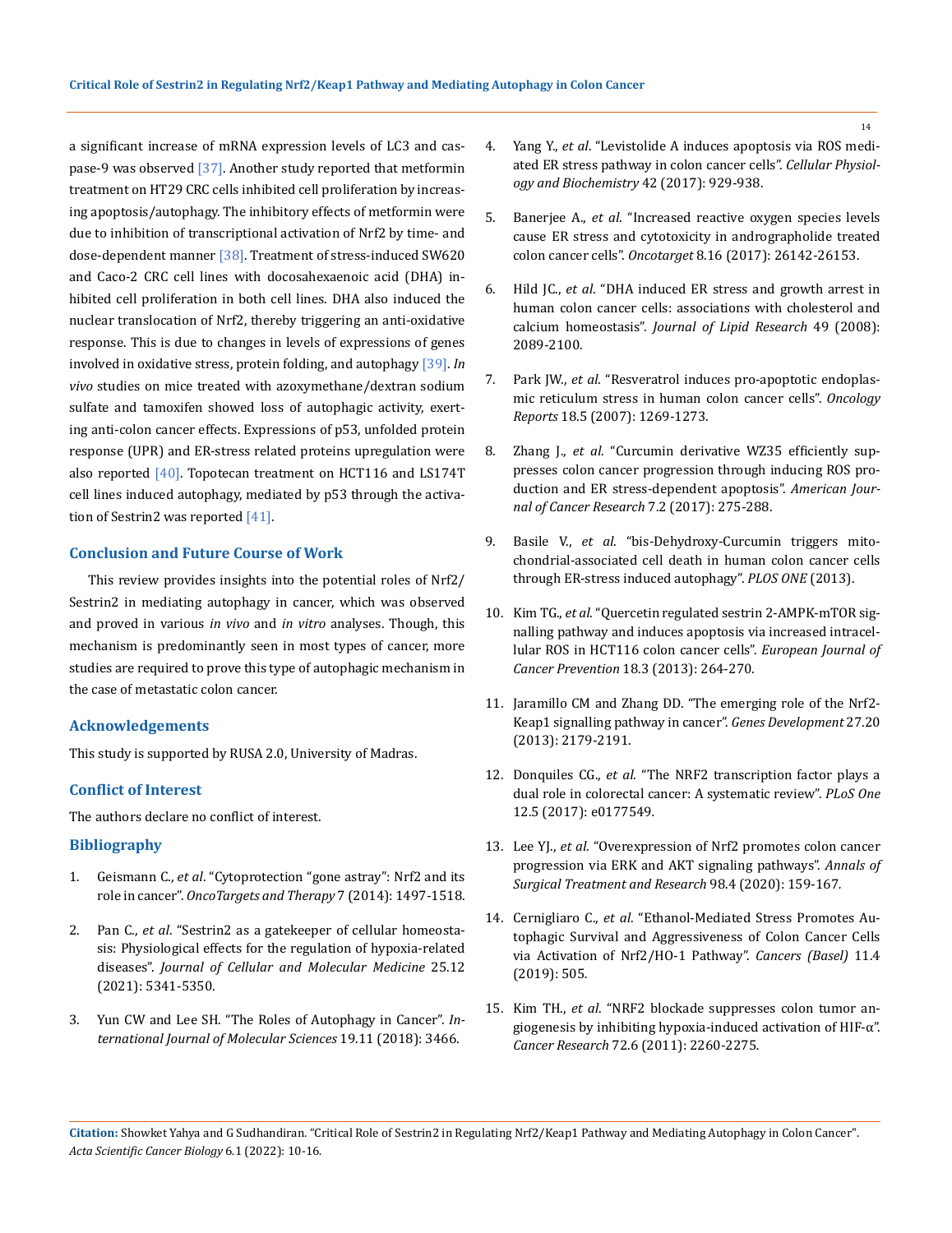- 16. Li CQ., *et al*[. "Nitric oxide activation of Keap1/Nrf2 signalling](https://pubmed.ncbi.nlm.nih.gov/19706542/)  [in human colon carcinoma cells".](https://pubmed.ncbi.nlm.nih.gov/19706542/) *PNAS* 106.34 (2009): 14547- [14551](https://pubmed.ncbi.nlm.nih.gov/19706542/)*.*
- 17. Song MY., *et al*[. "The role of NRF2/KEAP1 signalling pathway](https://pubmed.ncbi.nlm.nih.gov/33922165/)  in cancer metabolism". *[International Journal of Molecular Sci](https://pubmed.ncbi.nlm.nih.gov/33922165/)ences* [22.9 \(2021\): 4376](https://pubmed.ncbi.nlm.nih.gov/33922165/)*.*
- 18. Lee DY., *et al*[. "Role of oxidative stress and Nrf2/KEAP1 signal](https://pubmed.ncbi.nlm.nih.gov/34067204/)[ling in colorectal cancer: Mechaisms and Therapeutic perspec](https://pubmed.ncbi.nlm.nih.gov/34067204/)[tives with phytochemicals".](https://pubmed.ncbi.nlm.nih.gov/34067204/) *Antioxidants (Basel)* 10.5 (2021): [743](https://pubmed.ncbi.nlm.nih.gov/34067204/)*.*
- 19. Seo K., *et al*[. "5-Fluorouracil inhibits cell migration by induc](https://link.springer.com/article/10.1007/s12272-016-0878-6)[tion of Sestrin2 in colon cancer cells".](https://link.springer.com/article/10.1007/s12272-016-0878-6) *Archives of Pharmacal Research* [40.2 \(2017\): 231-239](https://link.springer.com/article/10.1007/s12272-016-0878-6)*.*
- 20. Jeong S., *et al*[. "Docosahexaenoic acid enhances oxaliplatin-in](https://pubmed.ncbi.nlm.nih.gov/31337142/)[duced autophagic cell death via the ER stress/Sesn2 pathway](https://pubmed.ncbi.nlm.nih.gov/31337142/)  [in colorectal cancer".](https://pubmed.ncbi.nlm.nih.gov/31337142/) *Cancers (Basel)* 7 (2019): 982*.*
- 21. Sun W., *et al*[. "The emerging role of Sestrin2 in cell metabolism,](https://pubmed.ncbi.nlm.nih.gov/32010489/)  [and cardiovascular and age-related diseases".](https://pubmed.ncbi.nlm.nih.gov/32010489/) *Aging and Disease* [11.1 \(2020\): 154-163](https://pubmed.ncbi.nlm.nih.gov/32010489/)*.*
- 22. Ro SH., *et al*[. "Tumor suppressive role of sestrin2 during colitis](https://pubmed.ncbi.nlm.nih.gov/26913956/)  [and colon carcinogenesis".](https://pubmed.ncbi.nlm.nih.gov/26913956/) *Elife* 5 (2016): e12204*.*
- 23. Wei LJ., *et al*[. "Sestrin 2 suppresses cells proliferation through](https://pubmed.ncbi.nlm.nih.gov/28525387/)  [AMPK/mTORC1 pathway activation in colorectal cancer".](https://pubmed.ncbi.nlm.nih.gov/28525387/) *Oncotarget* [8.30 \(2017\): 49318-49328](https://pubmed.ncbi.nlm.nih.gov/28525387/)*.*
- 24. Qu J., *et al*[. "A paradoxical role of sestrin 2 protein in tumor](https://cancerci.biomedcentral.com/articles/10.1186/s12935-021-02317-9)  [suppression and tumorigenesis".](https://cancerci.biomedcentral.com/articles/10.1186/s12935-021-02317-9) *Cancer Cell International*  [21.1 \(2021\): 606](https://cancerci.biomedcentral.com/articles/10.1186/s12935-021-02317-9)*.*
- 25. Kim H., *et al*[. "The interaction of Hemin and Sestrin2 modu](https://www.researchgate.net/publication/332842576_The_interaction_of_Hemin_and_Sestrin2_modulates_oxidative_stress_and_colon_tumor_growth)[lates oxidative stress and colon tumor growth".](https://www.researchgate.net/publication/332842576_The_interaction_of_Hemin_and_Sestrin2_modulates_oxidative_stress_and_colon_tumor_growth) *Toxicology and [Applied Pharmacology](https://www.researchgate.net/publication/332842576_The_interaction_of_Hemin_and_Sestrin2_modulates_oxidative_stress_and_colon_tumor_growth)* 374 (2019): 77-85*.*
- 26. Wei JL., *et al*[. "Decreased expression of sestrin 2 predicts un](file:///E:/ANUSHA/Acta/FEBRUARY/ASCB/ASCB-21-RW-108/Decreased%20expression%20of%20sestrin%202%20predicts%20unfavorable%20outcome%20in%20colorectal%20cancer)[favorable outcome in colorectal cancer".](file:///E:/ANUSHA/Acta/FEBRUARY/ASCB/ASCB-21-RW-108/Decreased%20expression%20of%20sestrin%202%20predicts%20unfavorable%20outcome%20in%20colorectal%20cancer) *Oncology Reports* 33.3 [\(2015\): 1349-1357](file:///E:/ANUSHA/Acta/FEBRUARY/ASCB/ASCB-21-RW-108/Decreased%20expression%20of%20sestrin%202%20predicts%20unfavorable%20outcome%20in%20colorectal%20cancer)*.*
- 27. Panigrahi DP., *et al*[. "The emerging, multifaceted role of mi](https://pubmed.ncbi.nlm.nih.gov/31351198/)[tophagy in cancer and cancer therapeutics".](https://pubmed.ncbi.nlm.nih.gov/31351198/) *Seminars in Cancer Biology* [66 \(2020\): 45-58](https://pubmed.ncbi.nlm.nih.gov/31351198/)*.*
- 28. Vara-Perez M., *et al*[. "Mitophagy in cancer: A tale of adapta](https://www.ncbi.nlm.nih.gov/pmc/articles/PMC6562743/)tion". *Cells* [8.5 \(2021\): 493](https://www.ncbi.nlm.nih.gov/pmc/articles/PMC6562743/)*.*
- 29. Jegal KH., *et al*[. "Eupatilin induces Sestrin2-dependent autoph](https://pubmed.ncbi.nlm.nih.gov/27015669/)[agy to prevent oxidative stress".](https://pubmed.ncbi.nlm.nih.gov/27015669/) *Apoptosis* 21 (2016): 642-656.
- 30. Maiuri MC., *et al*[. "Stimulation of autophagy by the p53 target](https://pubmed.ncbi.nlm.nih.gov/19377293/)  gene Sestrin2". *Cell Cycle* [8.10 \(2009\): 1571-1576](https://pubmed.ncbi.nlm.nih.gov/19377293/)*.*
- 31. Yang ZJ., *et al*[. "The role of autophagy in cancer: therapeutic](https://pubmed.ncbi.nlm.nih.gov/21878654/)  implications". *[Molecular Cancer Therapeutics](https://pubmed.ncbi.nlm.nih.gov/21878654/)* 10.9 (2011): [1533-1541](https://pubmed.ncbi.nlm.nih.gov/21878654/)*.*
- 32. Li S., *et al*[. "Combination of rapamycin and garlic-derived S](https://pubmed.ncbi.nlm.nih.gov/28737825/)[allylmercaptocysteine induces colon cancer cell apoptosis and](https://pubmed.ncbi.nlm.nih.gov/28737825/)  [suppresses tumor growth in xenograft nude mice through au](https://pubmed.ncbi.nlm.nih.gov/28737825/)[tophagy/p62/Nrf2 pathway".](https://pubmed.ncbi.nlm.nih.gov/28737825/) *Oncology Reports* (2017): 1637- [1644](https://pubmed.ncbi.nlm.nih.gov/28737825/)*.*
- 33. Celesia A., *et al*[. "ROS-dependent ER stress and autophagy me](https://pubmed.ncbi.nlm.nih.gov/33143349/)[diate the anti-tumor effects of Tributylin \(IV\) Ferulate in colon](https://pubmed.ncbi.nlm.nih.gov/33143349/)  cancer cells". *[International Journal of Molecular Sciences](https://pubmed.ncbi.nlm.nih.gov/33143349/)* 21.21 [\(2020\): 8135](https://pubmed.ncbi.nlm.nih.gov/33143349/)*.*
- 34. Liu HY., *et al*[. "GLS1 depletion inhibited colorectal cancer pro](https://pubmed.ncbi.nlm.nih.gov/34119480/)[liferation and migration via redox/Nrf2/autophagy-depen](https://pubmed.ncbi.nlm.nih.gov/34119480/)dent pathway". *[Archives of Biochemistry and Biophysics](https://pubmed.ncbi.nlm.nih.gov/34119480/)* 708 [\(2021\): 108964](https://pubmed.ncbi.nlm.nih.gov/34119480/)*.*
- 35. Liu X., *et al*[. "Inhibition of phosphatidylinositide 3-kinase](https://pubmed.ncbi.nlm.nih.gov/28934922/)  [impairs the benzyl isothiocyanate-induced accumulation of](https://pubmed.ncbi.nlm.nih.gov/28934922/)  [autophagic molecules and Nrf2 in human colon cancer cells".](https://pubmed.ncbi.nlm.nih.gov/28934922/)  *[Bioscience, Biotechnology, and Biochemistry](https://pubmed.ncbi.nlm.nih.gov/28934922/)* 81.11 (2017): [2212-2215](https://pubmed.ncbi.nlm.nih.gov/28934922/)*.*
- 36. Trivedi PP., *et al*[. "Melatonin modulated autophagy and Nrf2](https://pubmed.ncbi.nlm.nih.gov/25598500/)  [signaling pathways in mice with colitis-associated colon car](https://pubmed.ncbi.nlm.nih.gov/25598500/)cinogenesis". *[Molecular Carcinogenesis](https://pubmed.ncbi.nlm.nih.gov/25598500/)* 55.3 (2016): 255-267.
- 37. Enkhbat T., *et al*[. "Epigallocatechin-3-gallate enhances radia](https://pubmed.ncbi.nlm.nih.gov/30396944/)[tion sensitivity in colorectal cancer cells through Nrf2 activa](https://pubmed.ncbi.nlm.nih.gov/30396944/)tion and autophagy". *[Anticancer Research](https://pubmed.ncbi.nlm.nih.gov/30396944/)* 38.11 (2018): 6247- [6252.](https://pubmed.ncbi.nlm.nih.gov/30396944/)
- 38. Sena P., *et al*[. "Metformin induces apoptosis and alters cellular](https://pubmed.ncbi.nlm.nih.gov/29772687/)  [responses to oxidative stress in Ht29 colon cancer cells: Pre](https://pubmed.ncbi.nlm.nih.gov/29772687/)liminary Findings". *[International Journal of Molecular Sciences](https://pubmed.ncbi.nlm.nih.gov/29772687/)*  [19.5 \(2018\): 1478.](https://pubmed.ncbi.nlm.nih.gov/29772687/)
- 39. Pettersen K., *et al*[. "DHA-induced stress response in human](https://pubmed.ncbi.nlm.nih.gov/26585906/)  [colon cancer cells - Focus on oxidative stress and autophagy".](https://pubmed.ncbi.nlm.nih.gov/26585906/)  *[Free Radical Biology and Medicine](https://pubmed.ncbi.nlm.nih.gov/26585906/)* 90 (2016): 158-172.
- 40. Sakitani K., *et al*[. "Inhibition of autophagy exerts anti-colon](https://www.ncbi.nlm.nih.gov/pmc/articles/PMC4620020/)  [cancer cefffects via apoptosis induced by p53 activation and](https://www.ncbi.nlm.nih.gov/pmc/articles/PMC4620020/)  ER stress". *BMC Cancer* [15 \(2015\): 795.](https://www.ncbi.nlm.nih.gov/pmc/articles/PMC4620020/)

**Citation:** Showket Yahya and G Sudhandiran*.* "Critical Role of Sestrin2 in Regulating Nrf2/Keap1 Pathway and Mediating Autophagy in Colon Cancer". *Acta Scientific Cancer Biology* 6.1 (2022): 10-16.